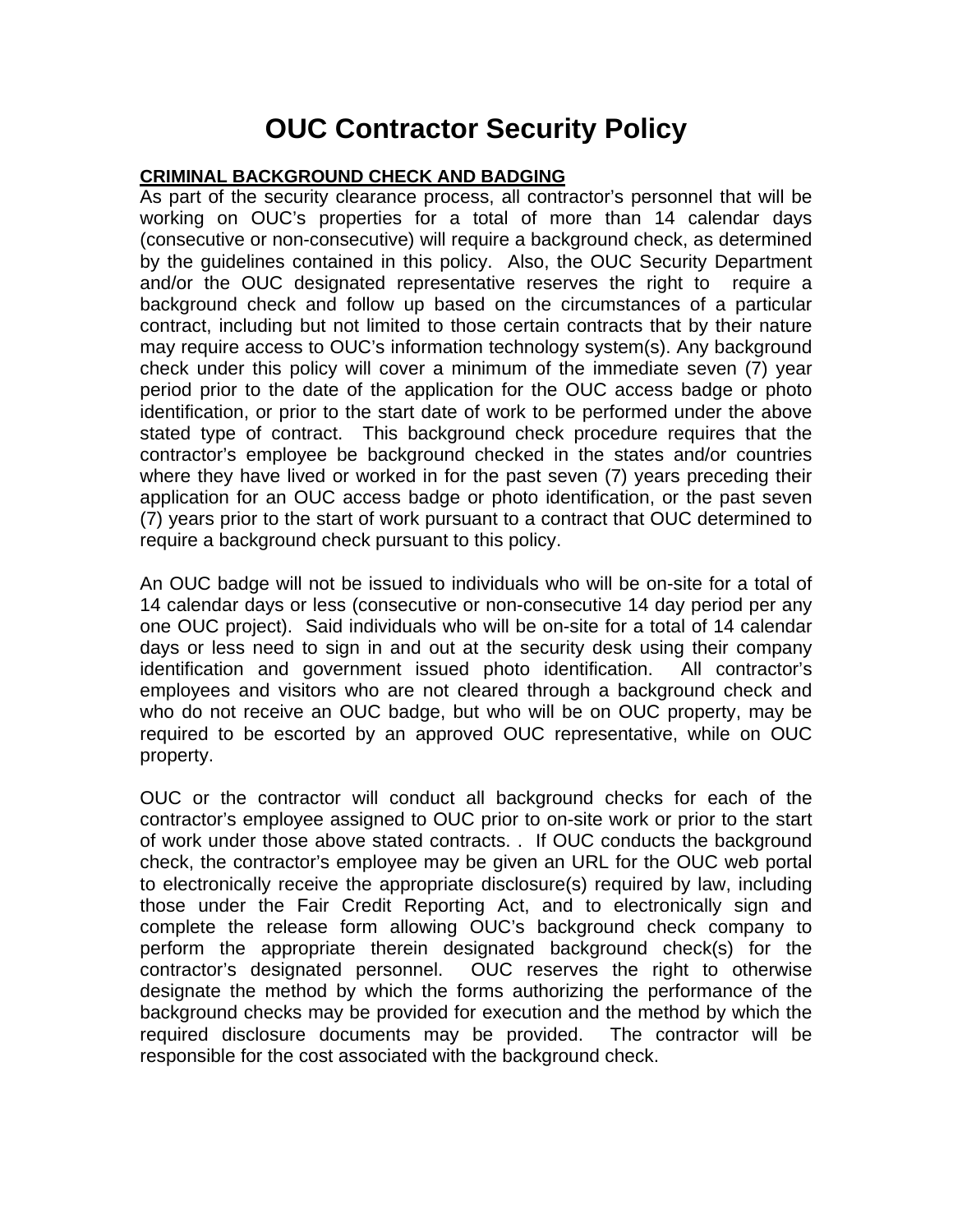If the contractor is able to conduct their own background investigation, the contractor must provide the OUC Security Department with the current background investigation information, and any related documents, at the time they apply for their contract employee's badge. In the event that the contractor is able to conduct their own background investigation, a background investigation was required for that certain contract stated above and no OUC badge was required due to the nature of the work performed under said contract (i.e. remote access to OUC's information technology system), then the contractor must provide the OUC Security Department with the current background investigation information no later than the start of work. A current background check must be completed within the last 12 months prior to the start of work for OUC.

Each of the contractor's employee being background checked by OUC must electronically or physically sign the then designated OUC authorization form(s), authorizing OUC to conduct the background check. Failure to execute same may result in OUC declining to allow contractor's employee(s) access to any OUC property or asset.

It is to be understood by the contractor, and the contractor's employee, that OUC's evaluation of the background information is solely for deciding whether to grant the contractor's employee access to OUC facilities for work related purposes. OUC reserves the right, in its sole discretion, to deny access to OUC's property or assets for any of the contractor's personnel based on an inadequate background check or due to the lack of sufficient or acceptable background information.

OUC may require that additional background information be obtained from contractor's personnel who have had one or more felony arrests. Likewise, criminal background checks that show a pattern of arrests for violence, larceny, illegal drug sales or similar acts may require additional information to determine whether access to OUC's property or assets will be issued. Generally, the information sought will involve the underlying facts and circumstances that led to the arrest(s) and/or conviction(s). The information may be obtained by interviewing said personnel or by having said personnel provide copies of arrest reports, incident reports, clerk of court case disposition documents, etc. In the event the contractor performed the background investigation, the contractor should then provide said underlying information at the time that the criminal background information is provided to OUC for review. This will expedite the review process.

Based on OUC's review of the results reported in the background check records, OUC may deny contractor's personnel access to OUC's property or assets, regardless of the outcome of any criminal proceedings. OUC may deny access to contractor's personnel who fail to cooperate fully in the process.